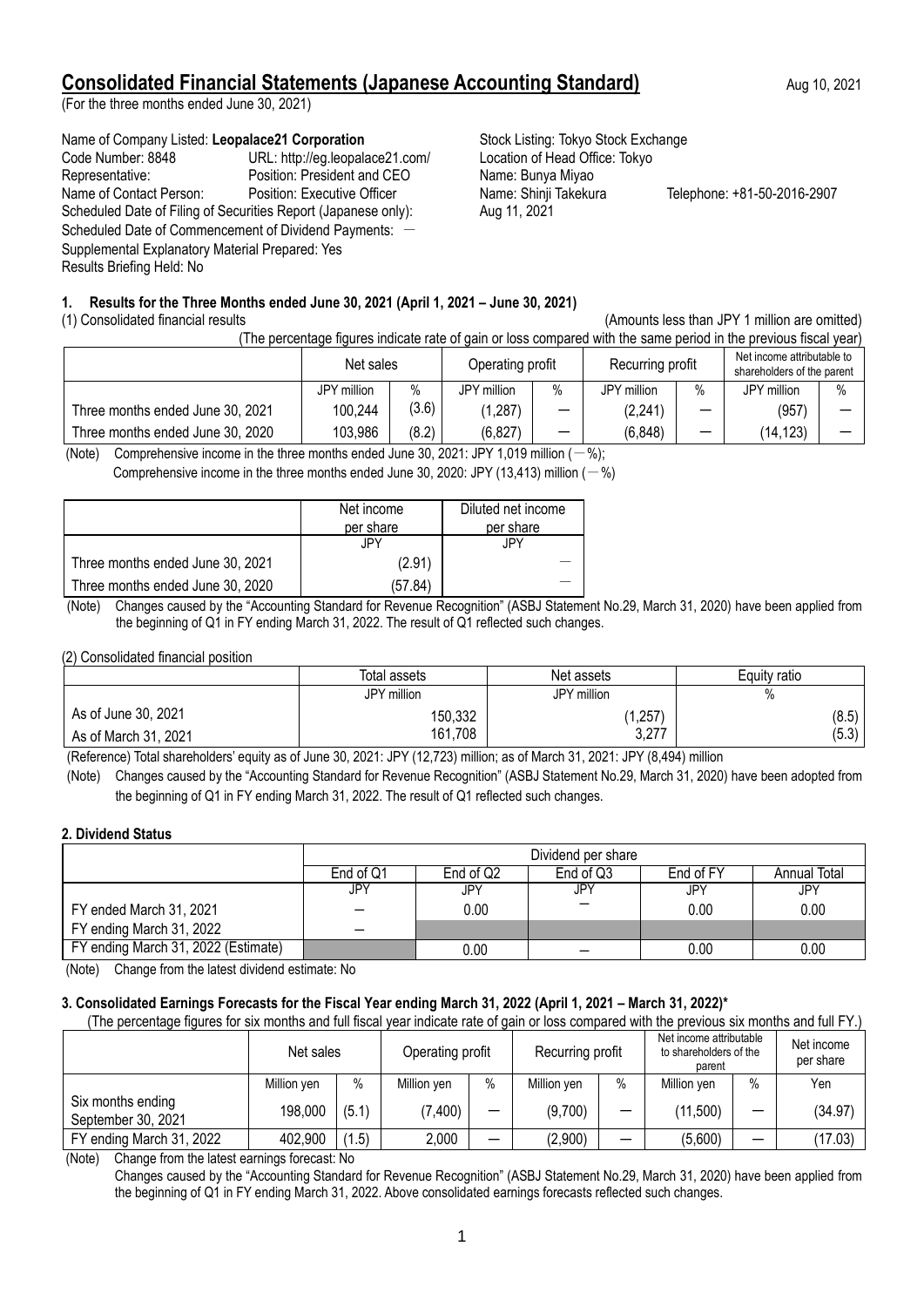(Notes)

- (1) Changes in major subsidiaries during the three months in the fiscal year ending March 2022 (change in specific subsidiaries resulting in a change in the scope of consolidation) : None
- (2) Use of accounting procedures specific to the preparation of quarterly financial statements: None
- (3) Changes in accounting policies, procedures or reporting methods used in preparation of financial statements and restatements
	- (i) Changes in accounting policies accompanying revision of accounting standards, etc.: Yes
	- (ii) Changes in accounting policies other than (i) above: None
	- (iii) Changes in accounting estimates: None
	- (iv) Restatements: None
	- (Note) For details please refer to 2. Consolidated Financial Statements (3) Notes Regarding Consolidated Financial Statements (Changes in accounting policies) in p.9 of the attached material.
- (4) Total number of outstanding shares (common stock)
	- (i) Total number of outstanding shares at term end (including treasury stock)
		- As of June 30, 2021: 329,389,515 shares, As of March 31, 2021: 329,389,515 shares
	- (ii) Total treasury stock at term end As of June 30, 2021: 493,610 shares, As of March 31, 2021: 561,610 shares
	- (iii) Average number of outstanding shares during the period As of June 30, 2021: 328,866,763 shares, As of June 30, 2020: 244,158,365 shares
- –Indication regarding the status of auditing:

These financial statements are not subject to auditing under the Financial Instruments and Exchange Act.

- Explanation on the proper use of the business forecasts, and other special notices:
- (Note on the business forecasts and other forward-looking statements)

The business forecasts and other forward-looking statements contained in this report are based on information currently available to Leopalace21 (hereinafter the "Company") and on certain assumptions that the Company has judged to be reasonable. Readers should be aware that a variety of factors might cause actual results to differ significantly from these forecasts.

For assumptions of business forecasts and notes on the proper use of these forecasts, please refer to "1. Business Results (3) Future Predictions. In p.5.

(Method for the acquisition of supplemental explanatory material)

Supplemental Explanatory Material is planned to be posted on the Company's website on August 10, 2021.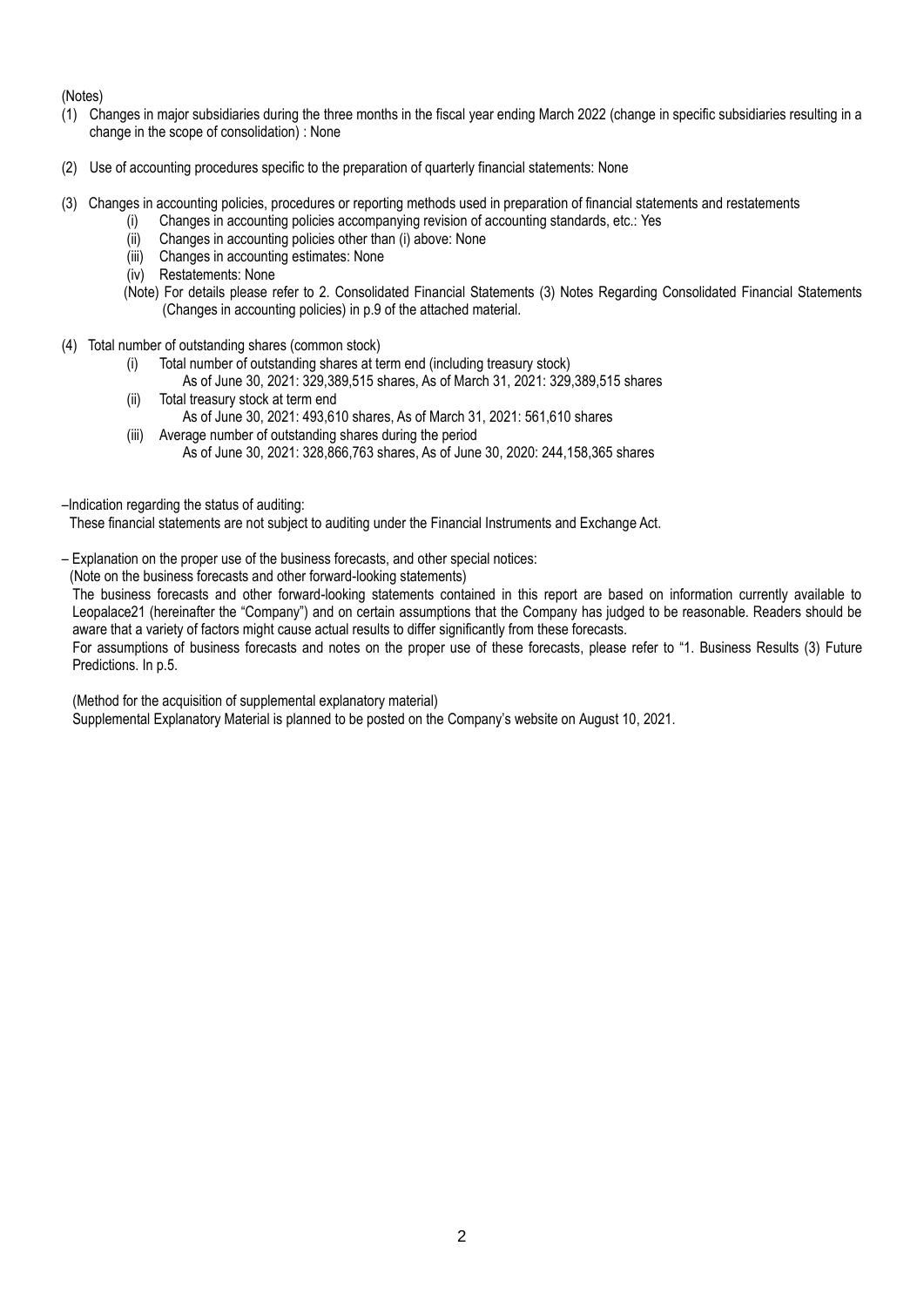# [Table of Contents]

| 1.                |  |
|-------------------|--|
| (1)<br>(2)<br>(3) |  |
| 2.                |  |
| (1)<br>(2)        |  |
| (3)               |  |
|                   |  |
|                   |  |
| 3.                |  |
|                   |  |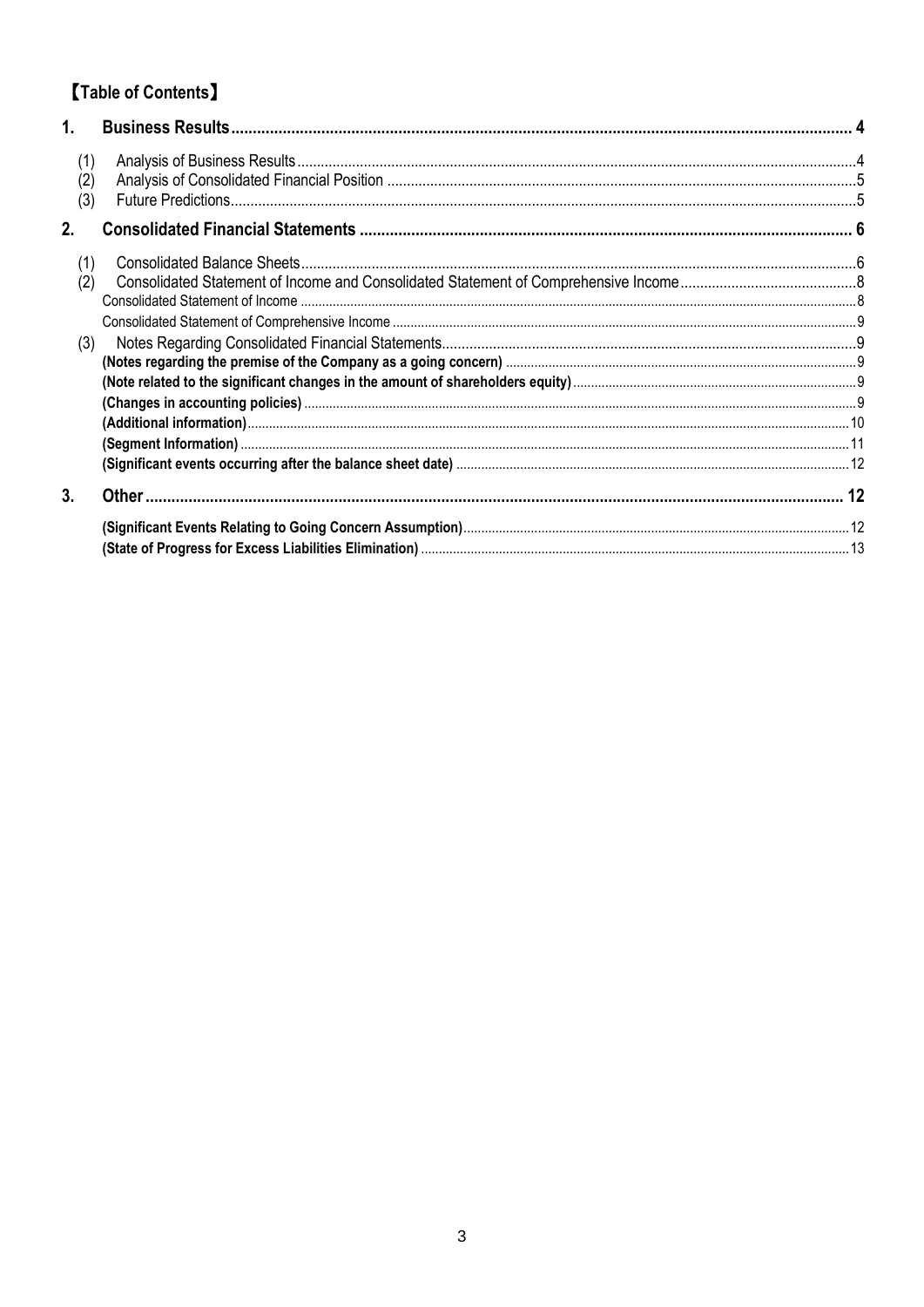# <span id="page-3-0"></span>**1. Business Results**

## <span id="page-3-1"></span>**(1) Analysis of Business Results**

|                                                                 | Three months ended<br>June 30, 2021 | Three months ended<br>June 30, 2020 | Difference |
|-----------------------------------------------------------------|-------------------------------------|-------------------------------------|------------|
| Net sales                                                       | 100,244                             | 103,986                             | (3,741)    |
| Operating profit (loss)                                         | (1, 287)                            | (6, 827)                            | 5,539      |
| Recurring profit (loss)                                         | (2,241)                             | (6, 848)                            | 4,607      |
| Net income (loss) attributable to<br>shareholders of the parent | (957)                               | (14, 123)                           | 13,165     |

(JPY million)

 $(1PN \cdot m)$ 

The domestic economy, apart from some parts of the industries that have shown signs of recovery in earnings, remained uncertain for future outlook due to the spread of COVID-19 pandemic.

The new housing starts of leased units increased for the four months in a row (up 10.0% year on year). In the rental housing market, the number of vacant houses continues to increase, and in order to secure a stable occupancy rates amid difficulty in recovering nationwide demand, the Company believes it is important to implement a differentiation strategy by providing value-added services and by focusing on supplying apartments in the three metropolitan areas where high occupancy rates are expected in the future.

Under these circumstances, Leopalace21 Group (the "Group") posted a significant loss for the three years in a row in the previous fiscal year, mainly due to a deterioration in the occupancy rates caused by the construction defects. The Company announced "Notice Concerning Implementing Structural Reforms based on Strategic Review Results for Drastic Business Strategies Reconstruction" on June 5, 2020 and took selective concentration approach with prioritized allocation of the management resources into the Leasing Business, a core business, and continued structural reforms to fundamentally improve the business structure. The Company strives to stabilize the business and financial position and continuously improve the profitability.

As a result, net sales for the three months ended June 30, 2021 became JPY 100,244 million, a decrease of 3.6% year on year and operating loss was JPY 1,287 million, an improvement of JPY 5,539 million year on year, due to the reduction of cost of sales and SGAE amounting to JPY 9,281 million against Q1 in the previous fiscal year. The recording of interest expenses of JPY 1,117 million made recurring loss of JPY 2,241 million, which was an improvement of JPY 4,607 million year on year. Net loss attributable to shareholders of the parent was JPY 957 million, which was an improvement of JPY 13,165 million year on year. The improvement was mainly contributed by the reversal of reserve for losses related to repairs of JPY 1,919 million because of lowered unit repair cost by placing batch orders and by employing a new construction method.

The Company has adopted the "Accounting Standard for Revenue Recognition" (ASBJ Statement No.29, March 31, 2020) from Q1 in FY ending March 31, 2022. Net sales for Q1 has been increased by JPY 651 million, cost of sales has been reduced by JPY 127 million, and operating loss, recurring loss as well as loss before taxes and other adjustments have been decreased by JPY 778 million each.

For details vide 2. Consolidated Financial Statements (3) Notes Regarding Consolidated Financial Statements (Changes in accounting policies).

|                              | Net sales                              |                                        |            | Operating profit                       |                                        |                   |  |
|------------------------------|----------------------------------------|----------------------------------------|------------|----------------------------------------|----------------------------------------|-------------------|--|
|                              | Three months<br>ended<br>June 30, 2021 | Three months<br>ended<br>June 30, 2020 | Difference | Three months<br>ended<br>June 30, 2021 | Three months<br>ended<br>June 30, 2020 | <b>Difference</b> |  |
| Leasing Business             | 96,201                                 | 99,233                                 | (3,031)    | 230                                    | (3,621)                                | 3,852             |  |
| <b>Elderly Care Business</b> | 3,622                                  | 3,534                                  | 87         | (230)                                  | (243)                                  | 13                |  |
| <b>Other Businesses</b>      | 420                                    | 1.217                                  | (797)      | (259)                                  | (128)                                  | (130)             |  |
| Adjustments                  |                                        |                                        |            | (1,028)                                | (2,833)                                | 1,804             |  |
| Total                        | 100,244                                | 103,986                                | (3,741)    | (1, 287)                               | (6, 827)                               | 5,539             |  |

#### Result by segment are as follows:

(i) Leasing Business

In the Leasing Business, the Company provides abundant value-added services such as "my DIY" which allows the tenants to customize a selected single wall of the room, promotion of the transition to smart apartments which enables electrical appliances and door locks and others, to be operated by smartphone, support for so-called remote service such as web-based customer service, apartment viewing and contract signing, and security services in collaboration with leading security companies. Also, in order to achieve stable occupancy rates, the Company is strengthening sales to the corporate customers for the apartment use by their employees as a dormitory or corporate housing, and increasing support for the foreign national tenants. In the ASEAN countries, the Company manages serviced apartments and offices through its subsidiaries.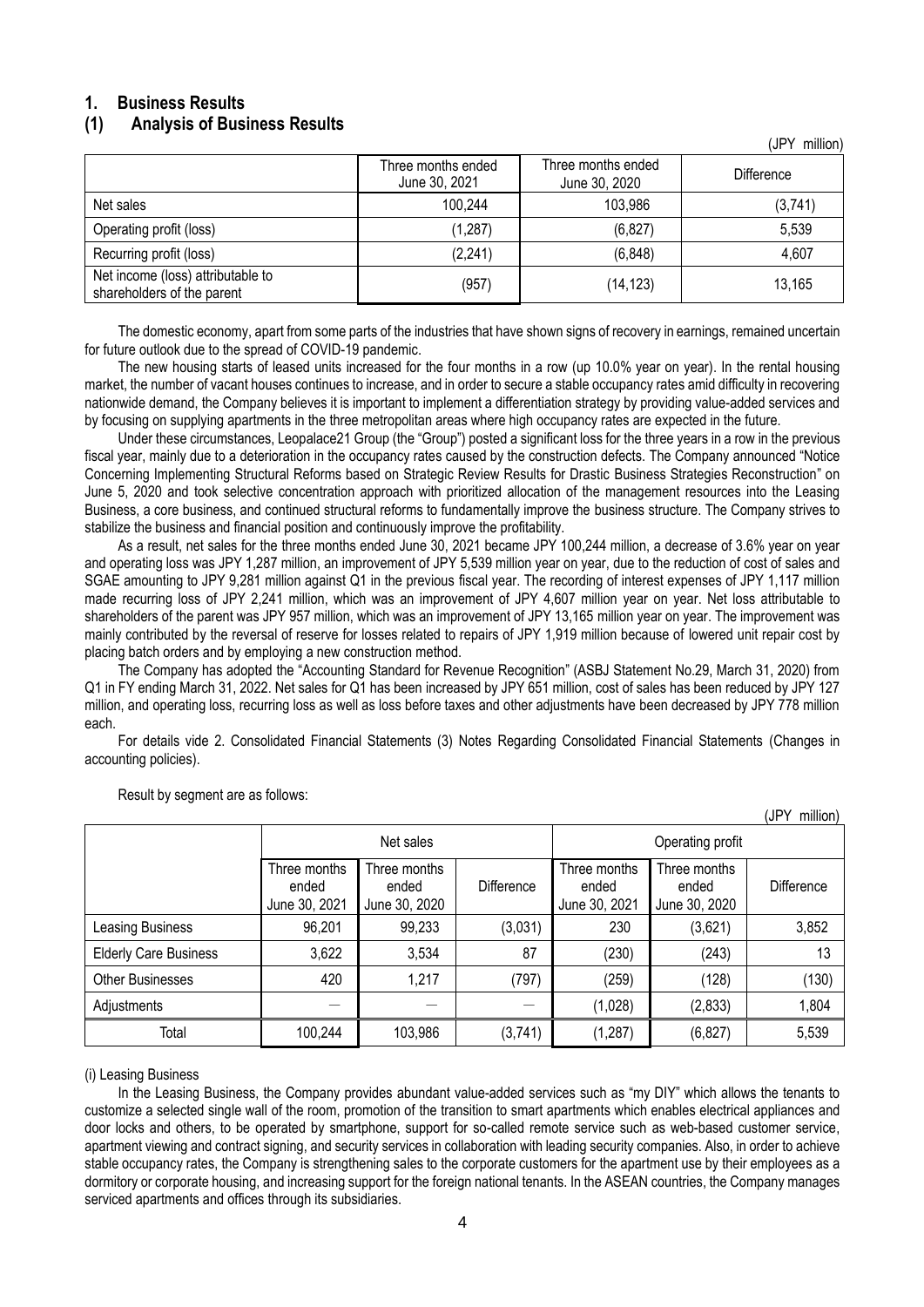The occupancy rate at the end of June 30, 2021 was 80.91% (up 1.48 points from the same month end in the previous fiscal year) with average occupancy rate of 80.63% (up 0.39 points year on year). These results reflected the prolonged impact of COVID-19 pandemic although the adverse effect of construction defects problem declined. The number of units under management was 573 thousand (a decrease of six hundred from the end of the previous fiscal year).

The number of direct leasing offices at the end of June 30, 2021 was 111 (a reduction of 28 from the end of the previous fiscal year). That reflected efforts to increase the operational efficiency and productivity.

The orders received was JPY 969 million (down 55.3% year on year) and the outstanding orders as of end of June 30, 2021 stood at JPY 8,530 million (down 63.3% from the end of the previous fiscal year). This was due to the Company's ceasing of new bookings because of the construction defects problem such as parting walls along with the intensified competition in the metropolitan areas, changes in the environment of apartment loans and other factors.

As a result, net sales came to JPY 96,201 million yen (down 3.1% year on year) and operating profit was JPY 230 million (operating loss of JPY 3,621 million was recorded in Q1 in FY ended March 31, 2021).

#### (ii) Elderly Care Business

The Company has seen occupancy rate recovering at the existing facilities which improved the segment profitability of the Elderly Care Business, a strategic growth business. Net sales during the three months ended June 30, 2021 were JPY 3,622 million (up 2.5% year on year), and operating loss was JPY 230 million (an improvement of JPY 13 million year on year). The number of facilities was 87 as of the end of Q1 in FY ending March 31, 2022.

#### (iii) Other Businesses

Net sales of the Other Businesses including resort facilities in Guam, a finance business, and other businesses, were JPY 420 million (down 65.5% year on year) and operating loss was JPY 259 million (an increase of loss of JPY 130 million year on year) due mainly to a significant decline in occupancy rates in Guam because of COVID-19 pandemic.

## <span id="page-4-0"></span>**(2) Analysis of Consolidated Financial Position**

|                      | Assets    | Liabilities | Net assets     |
|----------------------|-----------|-------------|----------------|
| As of June 30, 2021  | 150,332   | 151,590     | (1,257)        |
| As of March 31, 2021 | 161,708   | 158,431     | 3,277          |
| Difference           | (11, 375) | (6, 841)    | (4, 534)       |
| Change rate          | $(7.0\%)$ | (4.3%)      | $-\frac{9}{6}$ |

(JPY million)

Total assets at the end of June 30, 2021 decreased by JPY 11,375 million yen from the end of the previous fiscal year to JPY 150,332 million. This was mainly attributable to a decrease of JPY 9,088 million in cash and cash equivalents as well as a reduction of JPY 1,735 million in Others (mostly Accounts receivable – other).

Total liabilities decreased by JPY 6,841 million from the end of the previous fiscal year to JPY 151,590 million. This was mainly attributed to an increase of JPY 2,328 million in short and long term advance received as a result of changes caused by the accounting standard for revenue recognition, JPY 2,799 million in accounts payable – other, JPY 3,136 million in reserve for losses related to repairs and JPY 1,194 million in reserve for apartment vacancy loss.

Total net assets decreased by JPY 4,534 million from the end of the previous fiscal year to JPY 1,257 million in excess liabilities. This was mainly due to increase of JPY 1,671 million in foreign currency transaction adjustments, yet decrease of JPY 5,932 million in retained earnings because of cumulative-effect adjustment to beginning retained earnings of JPY 4,963 million resulting from retrospective application of the Accounting Standard for Revenue Recognition, and the recording of net loss attributable shareholders of the parent of JPY 957 million. The ratio of total shareholders' equity to assets dropped by 3.2 percentage points from the end of the previous fiscal year to minus 8.5%.

#### <span id="page-4-1"></span>**(3) Future Predictions**

Concerning consolidated earnings forecasts for the consolidated fiscal year ending March 2022, the Company confirms that there are no changes for the six months in FY ending March 2022 and for the full FY ending March 2022 which it announced on May 14, 2021 "Consolidated Financial Statements (Japanese Accounting Standard, for the fiscal year ended March 31, 2021)".

This forward-looking statement is based on the information which is available on the date of release, but actual results may differ significantly from these forecasts due to various factors.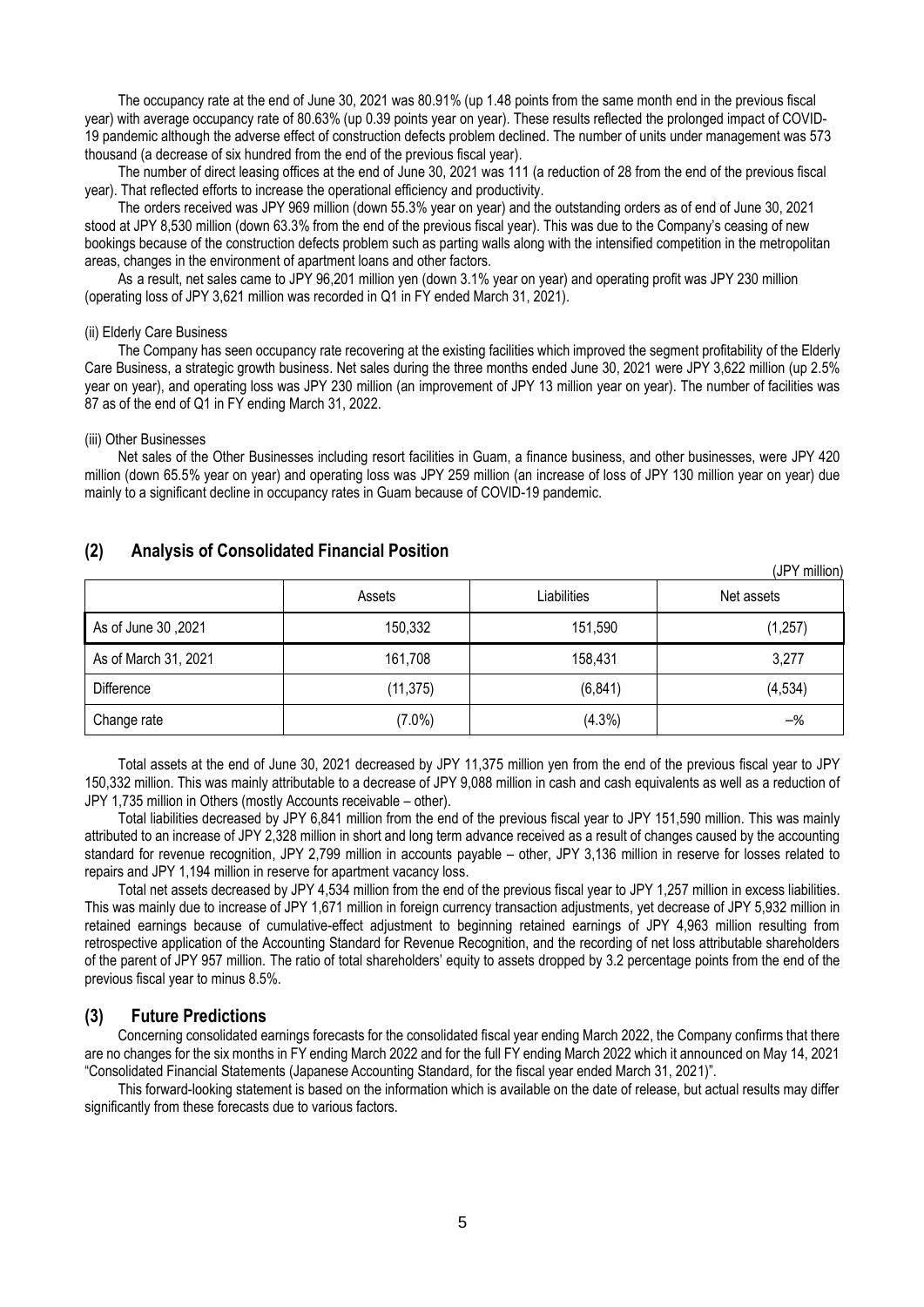# <span id="page-5-0"></span>**2. Consolidated Financial Statements**

# <span id="page-5-1"></span>**(1) Consolidated Balance Sheets**

(JPY million) June 30, 2021 March 31, 2021 **<Assets> Current assets** Cash and cash equivalents **45,774** 54,863 Trade receivables 8,111 7,930 Accounts receivable for completed projects 394 524 Operating loans 86 Securities 100 100 Real estate for sale 561 180 Real estate for sale in progress extending the state of the state for sale in progress and state for sale in progress and state  $\sim$  349 Payment for construction in progress 238 Prepaid expenses 2,076 Others  $\begin{array}{ccc} 6,429 \end{array}$ Allowance for doubtful accounts (182) (191) (182) **Total current assets 61,747 72,598 Non-current assets** Property, plant, and equipment Buildings and structures (net) 20,189 19,557 Machinery, equipment, and vehicles (net) 8,589 Land 31,526 31,118 Leased assets (net)  $2,705$   $3,506$ Construction in progress 82 Others (net) 6,865 7,198 **Total property, plant, and equipment 69,761 70,052** Intangible fixed assets Goodwill 11 12 Others 3,924 4,161 **Total intangible fixed assets 4,173 4,173** Investments and other assets Investment securities 5,431 Securities 5,510 Securities 5,510 Securities 5,510 Securities 5,431 Long-term loans 1,141 1,096 Long-term prepaid expenses 1,121 Deferred tax assets 2,194 Others  $5,881$  5,092 Allowance for doubtful accounts (651) (651) **Total investments and other assets 14,886 14,883 Total non-current assets** 89,109 **Total assets 150,332 161,708**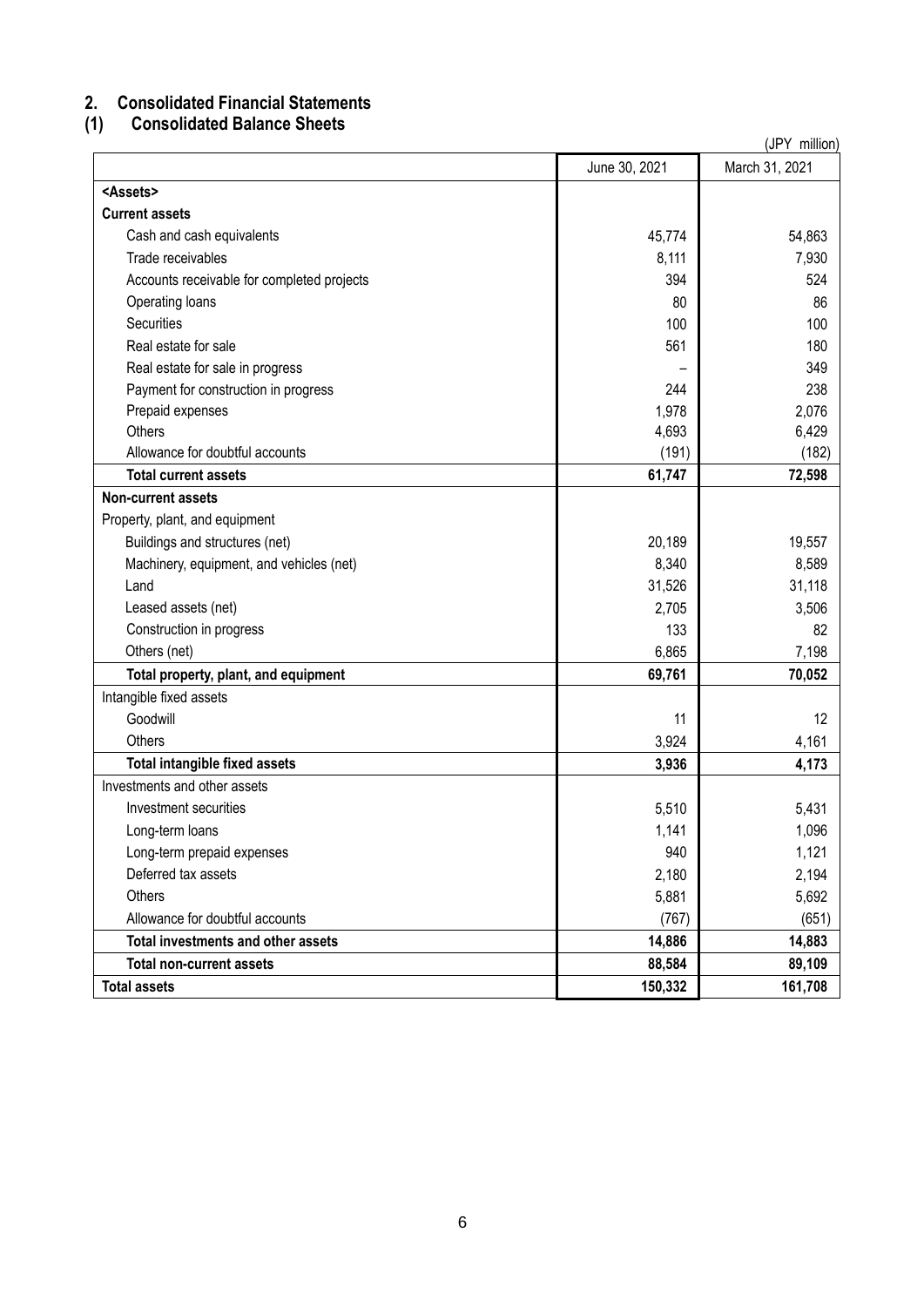| (JPY million)                                          |               |                |  |  |  |
|--------------------------------------------------------|---------------|----------------|--|--|--|
|                                                        | June 30, 2021 | March 31, 2021 |  |  |  |
| <liabilities></liabilities>                            |               |                |  |  |  |
| <b>Current liabilities</b>                             |               |                |  |  |  |
| Electronically recorded obligations -operating         | 9             | 19             |  |  |  |
| Accounts payable                                       | 2,695         | 3,172          |  |  |  |
| Accounts payable for completed projects                | 293           | 514            |  |  |  |
| Short-term borrowings                                  | 125           | 114            |  |  |  |
| Lease obligations                                      | 2,646         | 3,133          |  |  |  |
| Accounts payable -other                                | 6,794         | 9,593          |  |  |  |
| Accrued income taxes                                   | 315           | 696            |  |  |  |
| Advances received                                      | 30,720        | 28,239         |  |  |  |
| Customer advances for projects in progress             | 471           | 541            |  |  |  |
| Reserve for bonus payment                              | 204           |                |  |  |  |
| Reserve for warranty obligations on completed projects | 65            | 67             |  |  |  |
| Reserve for fulfillment of guarantees                  | 2,716         | 2,783          |  |  |  |
| Reserve for losses related to repairs                  | 260           | 3,777          |  |  |  |
| Reserve for apartment vacancy loss                     | 8,107         | 9,301          |  |  |  |
| Others                                                 | 3,571         | 3,842          |  |  |  |
| <b>Total current liabilities</b>                       | 58,998        | 65,798         |  |  |  |
| <b>Non-current liabilities</b>                         |               |                |  |  |  |
| Long-term debt                                         | 30,620        | 30,615         |  |  |  |
| Lease obligations                                      | 1,102         | 1,544          |  |  |  |
| Long-term advances received                            | 7,716         | 7,869          |  |  |  |
| Lease/guarantee deposits received                      | 6,734         | 6,423          |  |  |  |
| Deferred tax liabilities                               | 10            | 9              |  |  |  |
| Reserve for losses related to repairs                  | 30,113        | 29,732         |  |  |  |
| Reserve for apartment vacancy loss                     | 2,960         | 2,960          |  |  |  |
| Liability for retirement benefits                      | 9,632         | 9,650          |  |  |  |
| Others                                                 | 3,701         | 3,826          |  |  |  |
| <b>Total non-current liabilities</b>                   | 92,591        | 92,633         |  |  |  |
| <b>Total liabilities</b>                               | 151,590       | 158,431        |  |  |  |
| <net assets=""></net>                                  |               |                |  |  |  |
| Shareholders' equity                                   |               |                |  |  |  |
| Common stock                                           | 81,282        | 81,282         |  |  |  |
| Capital surplus                                        | 55,174        | 55,174         |  |  |  |
| Retained earnings                                      | (148, 518)    | (142, 586)     |  |  |  |
| Treasury stock                                         | (302)         | (344)          |  |  |  |
| Total shareholders' equity                             | (12, 364)     | (6, 474)       |  |  |  |
| Accumulated other comprehensive income                 |               |                |  |  |  |
| Net unrealized gains on "other securities"             | (24)          | (0)            |  |  |  |
| Foreign currency translation adjustments               | (205)         | (1, 877)       |  |  |  |
| Remeasurements of defined benefit plans                | (129)         | (142)          |  |  |  |
| Total accumulated other comprehensive income           | (359)         | (2,019)        |  |  |  |
| <b>Share subscription rights</b>                       | 357           | 388            |  |  |  |
| <b>Non-controlling interests</b>                       | 11,108        | 11,383         |  |  |  |
| <b>Total net assets</b>                                | (1, 257)      | 3,277          |  |  |  |
| <b>Total liabilities and net assets</b>                | 150,332       | 161,708        |  |  |  |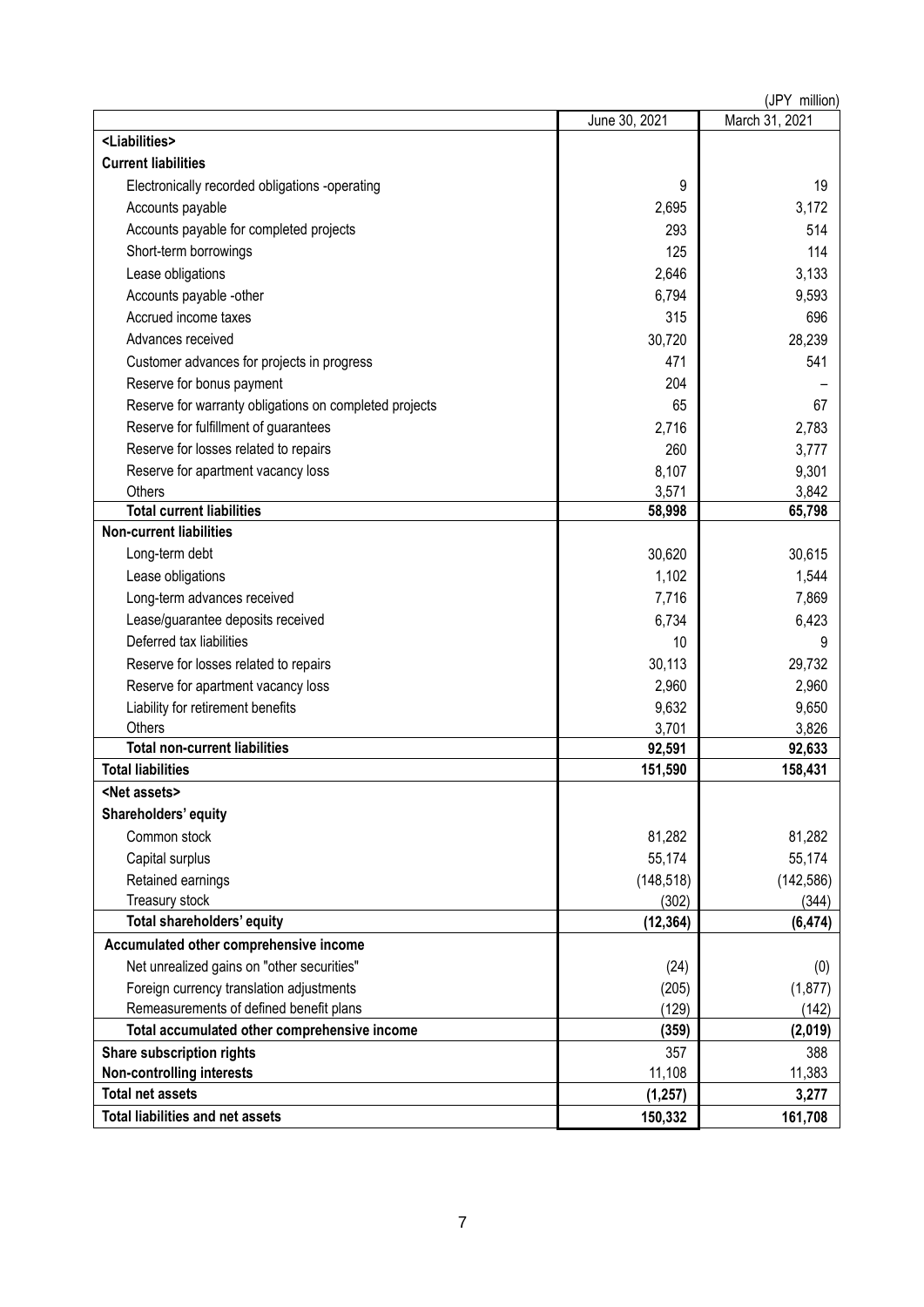# <span id="page-7-0"></span>**(2) Consolidated Statement of Income and Consolidated Statement of Comprehensive Income Consolidated Statement of Income**

<span id="page-7-1"></span>

|                                                              |                     | JPY million)        |
|--------------------------------------------------------------|---------------------|---------------------|
|                                                              | Three months ended  | Three months ended  |
|                                                              | June 30, 2021       | June 30, 2020       |
|                                                              | (Apr 2021-Jun 2021) | (Apr 2020-Jun 2020) |
| <b>Net sales</b>                                             | 100,244             | 103,986             |
| Cost of sales                                                | 90,472              | 97,016              |
| <b>Gross profit</b>                                          | 9,771               | 6,969               |
| Selling, general and administrative expense                  | 11,059              | 13,797              |
| <b>Operating profit (loss)</b>                               | (1, 287)            | (6, 827)            |
| Non-operating income                                         |                     |                     |
| Interest income                                              | 6                   | 12                  |
| Dividend income                                              | 4                   | 23                  |
| Valuation gains of investment securities                     | 28                  | 32                  |
| Foreign exchange gains                                       |                     | 179                 |
| Equity in earnings of affiliates                             | 52                  |                     |
| Other                                                        | 103                 | 54                  |
| <b>Total non-operating income</b>                            | 196                 | 301                 |
| <b>Non-operating expenses</b>                                |                     |                     |
| Interest expenses                                            | 1,117               | 140                 |
| Foreign exchange loss                                        | 17                  |                     |
| Bond issuance cost                                           |                     | 33                  |
| Other                                                        | 14                  | 148                 |
| <b>Total non-operating expenses</b>                          | 1,150               | 322                 |
| <b>Recurring profit (loss)</b>                               | (2, 241)            | (6, 848)            |
| <b>Extraordinary income</b>                                  |                     |                     |
| Gains on sale of property, plant and equipment               | 0                   | $^{(1)}$            |
| Gains on sale of investment securities                       | 0                   | 0                   |
| Reversal of reserve for losses related to repairs            | 1,919               |                     |
| <b>Total extraordinary income</b>                            | 1,919               | 0                   |
| <b>Extraordinary losses</b>                                  |                     |                     |
| Loss on sale of property, plant and equipment                |                     | 6                   |
| Loss on retirement of property, plant and equipment          | 1                   | 14                  |
| Impairment loss                                              |                     | 3,741               |
| Loss related to repairs                                      |                     | 1,921               |
| Special severance allowance                                  |                     | 2,481               |
| Loss on closure of offices                                   | 5                   |                     |
| <b>Total extraordinary losses</b>                            | 6                   | 8,164               |
| Income (loss) before taxes and other adjustments             | (329)               | (15, 012)           |
| Income taxes                                                 | 312                 | (889)               |
| Net income (loss)                                            | (641)               | (14, 123)           |
| Net income (loss) attributable to non-controlling interests  | 315                 | (0)                 |
| Net income (loss) attributable to shareholders of the parent | (957)               | (14, 123)           |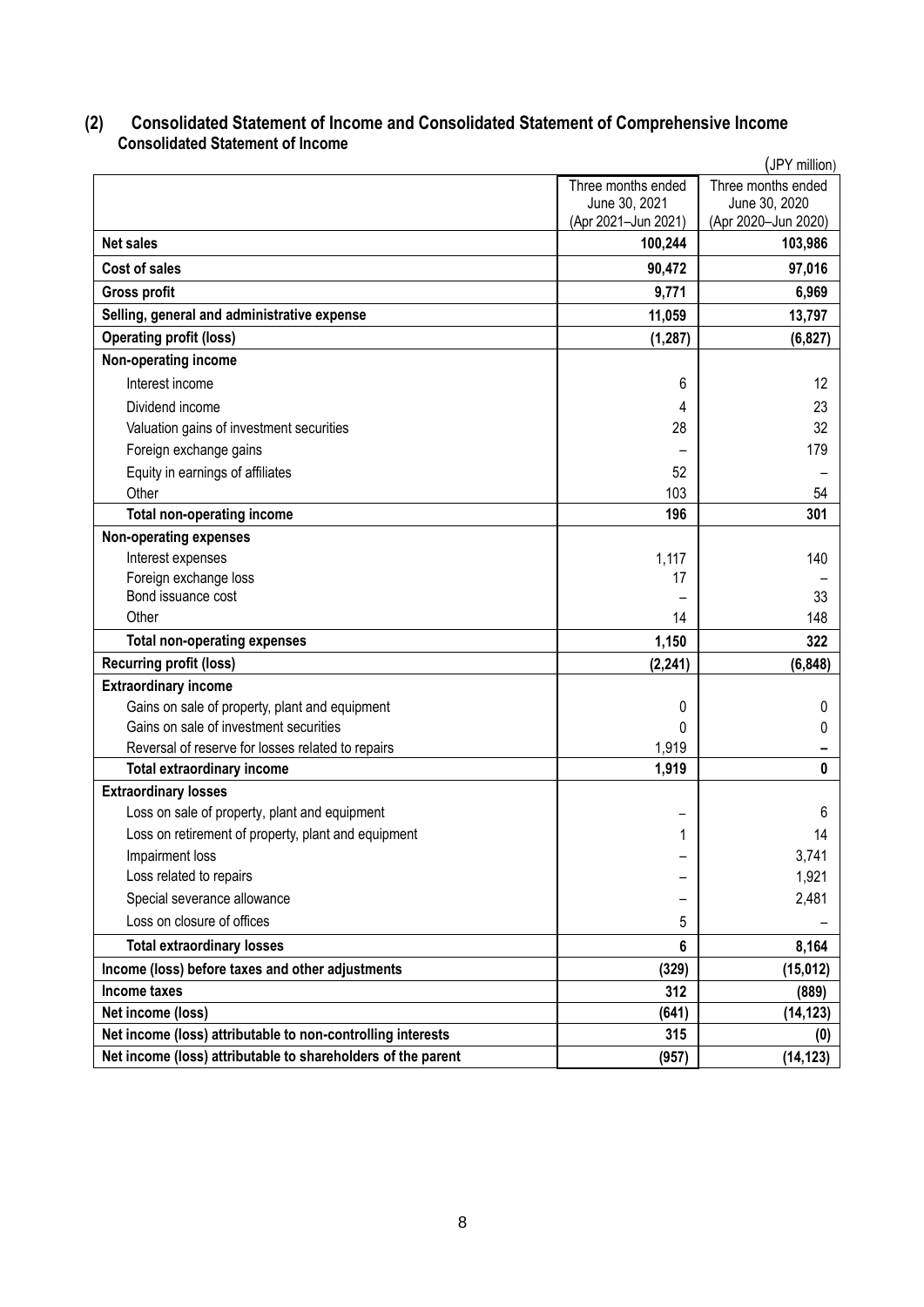#### **Consolidated Statement of Comprehensive Income**

<span id="page-8-0"></span>

|                                                                     |                     | (JPY<br>million)    |
|---------------------------------------------------------------------|---------------------|---------------------|
|                                                                     | Three months ended  | Three months ended  |
|                                                                     | June 30, 2021       | June 30, 2020       |
|                                                                     | (Apr 2021-Jun 2021) | (Apr 2020-Jun 2020) |
| Net income (loss)                                                   | (641)               | (14, 123)           |
| Other comprehensive income                                          |                     |                     |
| Net unrealized gains on "other securities"                          | (24)                | 1,122               |
| Foreign currency translation adjustments                            | 1,670               | (556)               |
| Remeasurements of defined benefit plans                             | 13                  | 149                 |
| Share of other comprehensive income of entities using equity method | 2                   | (4)                 |
| Total other comprehensive income                                    | 1,661               | 710                 |
| <b>Comprehensive income</b>                                         | 1,019               | (13, 413)           |
| (Breakdown)                                                         |                     |                     |
| Comprehensive income attributable to shareholders of the parent     | 703                 | (13, 412)           |
| Comprehensive income attributable to non-controlling interests      | 316                 | (0)                 |

## <span id="page-8-1"></span>**(3) Notes Regarding Consolidated Financial Statements**

<span id="page-8-2"></span>**(Notes regarding the premise of the Company as a going concern)** There are no relevant items.

#### <span id="page-8-3"></span>**(Note related to the significant changes in the amount of shareholders equity)**

The Company adopted the "Accounting Standard for Revenue Recognition" (ASBJ Statement No.29, March 31, 2020) from the beginning of Q1 in FY ending March 31, 2022. The details are described in 2. Consolidated Financial Statements (3) Notes Regarding Consolidated Financial Statements (Changes in accounting policies).

## <span id="page-8-4"></span>**(Changes in accounting policies)**

#### **(Application of Accounting Standard for Revenue Recognition)**

The Company adopted the "Accounting Standard for Revenue Recognition" (ASBJ Statement No.29, March 31, 2020) from the beginning of Q1 in FY ending March 31, 2022 and started to recognize the revenue when the Company transfers a promised goods or services to a customer with the amount which the Company expects to receive from the customer as a consideration. As a result, instead of recognizing revenue in one go for key money, reduction of rent, handling charge for monthly rental contract, and other handling charges for service provision, such revenue have been divided by the tenants' average staying period in the apartment on a pro rata basis. The whole income from *LEONET* service used to be recognized as a revenue prior to the change but the new amount of revenue is the income from *LEONET* users deducted by the Company's cost payable to the service supplier.

At the application of the new accounting policy based on the Accounting Standard for Revenue Recognition, the Company followed the specific transitional handling as stated in the item 84 of the Accounting Standard for Revenue Recognition. The Company adjusted the beginning retained earnings by cumulative-effect amount to reflect the retrospective application of account processing from the beginning of Q1 ended June 30, 2021. However, the Company has not applied the accounting policy in accordance with the item 86 of the said Accounting Standard for the contracts with most of the revenue recognition has been completed prior to the beginning of Q1 ended June 30, 2021, following the previous accounting policy. The Company followed the item 86 (1) of the Accounting Standard for Revenue Recognition and did the account processing for the contracts which were modified prior to the beginning of Q1 ended June 30, 2021 and adjusted the beginning retained earnings by the cumulative-effect amount.

As a result of the above account processing, net sales for Q1 ended June 30, 2021 were increased by JPY 651 million, cost of sales was decreased by JPY 127 million, and operating loss, recurring loss, and loss before taxes and other adjustments were decreased by JPY 778 million each. The beginning balance of retained earnings was reduced by JPY 4,963 million.

The Company followed the transitional handling stated in item 28–15 of the "Accounting Standard for Quarterly Financial Reporting" (ASBJ Statement No.12, March 31, 2020) and did not disclose the breakdown information on the net sales from customer contracts which were concluded during Q1 in FY ended March 31, 2021.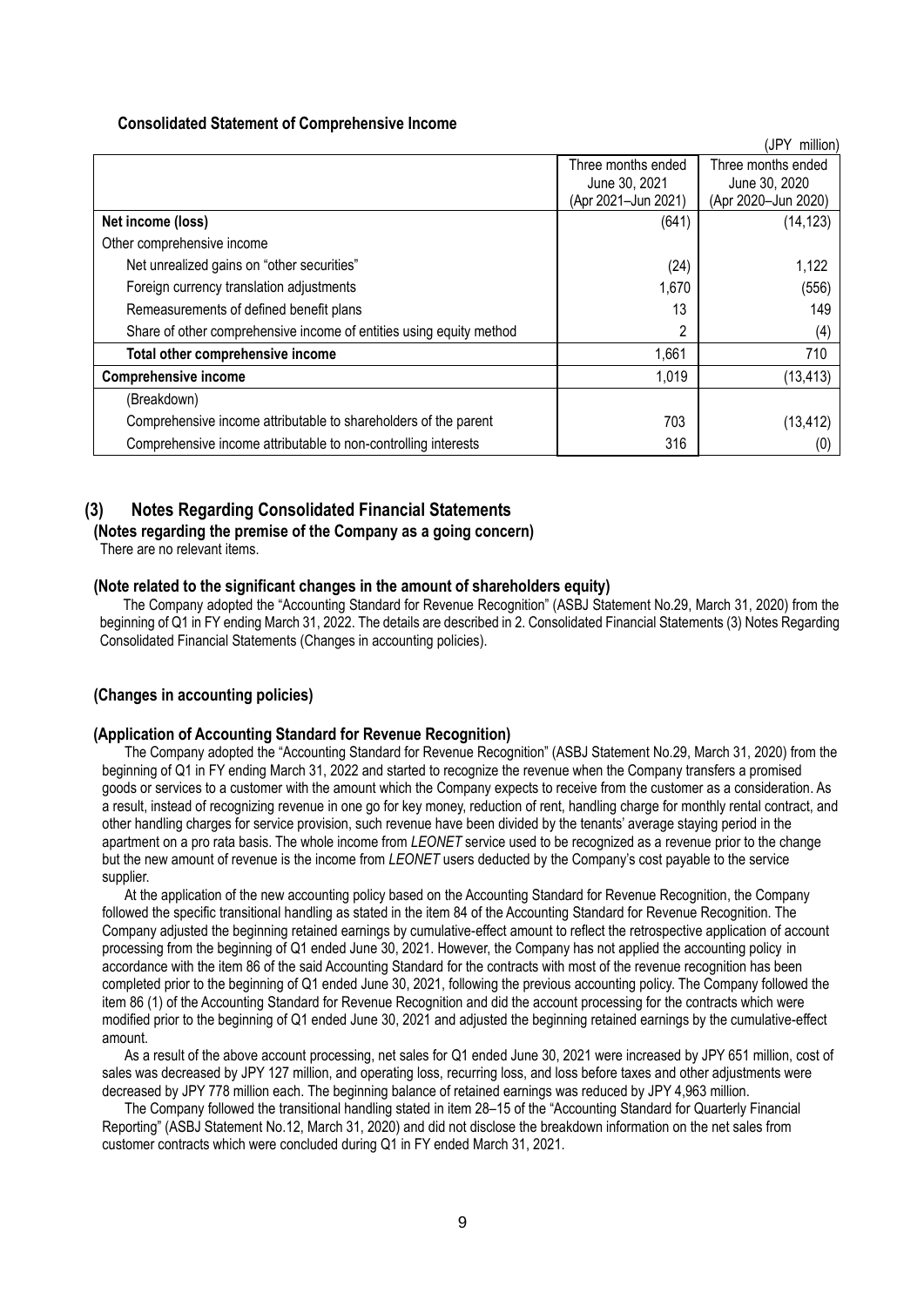### **(Application of Accounting Standard for Fair Value Measurement)**

The Company adopted the "Accounting Standard for Fiar Value Measurement" (ASBJ Statement No.30, July 4, 2019, hereinafter "Accounting Standard for FVMt") from the beginning of Q1 ended June 30, 2021. The Company determined to apply the new accounting policy for future following the transitional handling stated in the item 19 of the Accounting Standard for FVM and in the item 44-2 of the "Accounting Standard for Financial Instruments" (ASBJ Statement No.10, July 4, 2019). The effect of the application on the Quartely Consolidated Financial Statements is immaterial.

#### <span id="page-9-0"></span>(**Additional information**)

There are no material changes to the accounting assumption and estimate related to the spread of COVID-19 pandemic and its impact on the Group's business as well as the time of ceasing COVID-19 pandemic, which the Company announced in the Consolidated Financial Statements (Japanese Accounting Standard) for the fiscal year ended March 31, 2021 as (Accounting assumption related to spread of COVID-19)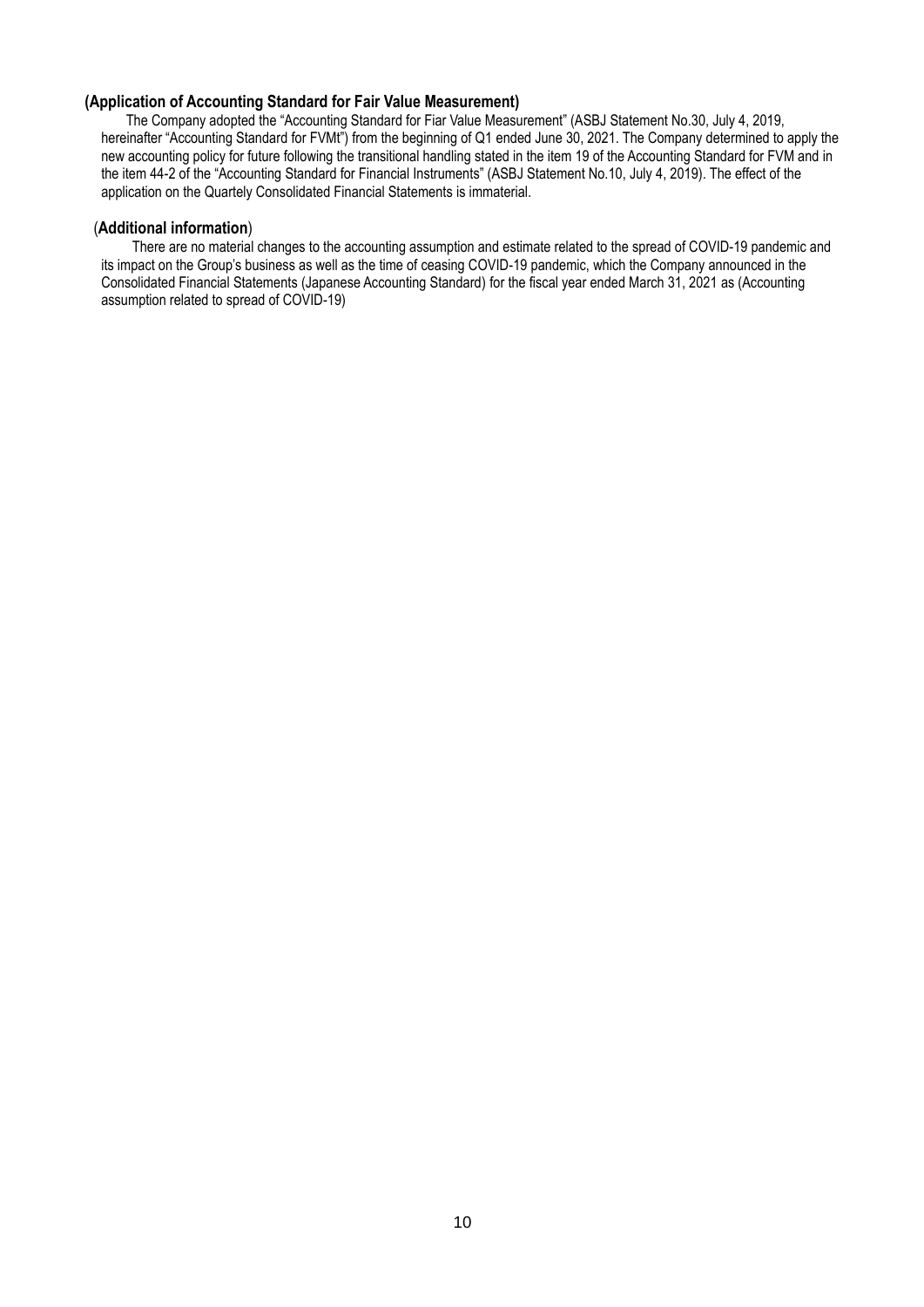## <span id="page-10-0"></span>**(Segment Information)**

## **I. Three months ended June 30, 2021 (April 1, 2021 – June 30, 2021)**

## **(i) Information on net sales, profit or loss per reportable segment and breakdown of net sales**

|                                       |                            |                                        |                            |         |                         | (JPY million)                                      |
|---------------------------------------|----------------------------|----------------------------------------|----------------------------|---------|-------------------------|----------------------------------------------------|
|                                       | Reportable segments        |                                        |                            |         |                         | Amount stated in                                   |
|                                       | Leasing<br><b>Business</b> | <b>Elderly Care</b><br><b>Business</b> | Other<br><b>Businesses</b> | Total   | Adjustments<br>(Note 1) | Consolidated<br>Statement of<br>Income<br>(Note 2) |
| Net sales                             |                            |                                        |                            |         |                         |                                                    |
| Rent income                           | 69,704                     |                                        |                            | 69,704  |                         | 69,704                                             |
| Ancillary service income              | 13,894                     |                                        |                            | 13,894  |                         | 13,894                                             |
| Maintenance                           | 8,916                      |                                        |                            | 8,916   |                         | 8,916                                              |
| Rental guarantee                      | 1,153                      |                                        |                            | 1,153   |                         | 1,153                                              |
| Furniture insurance                   | 544                        |                                        |                            | 544     |                         | 544                                                |
| Company housing agency fee            | 203                        |                                        |                            | 203     |                         | 203                                                |
| Roof lease solar power generation     | 816                        |                                        |                            | 816     |                         | 816                                                |
| Construction subcontracting           | 826                        |                                        |                            | 826     |                         | 826                                                |
| Other                                 | 140                        | 3,622                                  | 420                        | 4,183   |                         | 4,183                                              |
| Sales from contracts with<br>customer | 96,201                     | 3,622                                  | 420                        | 100,244 |                         | 100,244                                            |
| Other sales                           |                            |                                        |                            |         |                         |                                                    |
| Sales to customers                    | 96,201                     | 3,622                                  | 420                        | 100,244 |                         | 100,244                                            |
| Inter-segment sales and<br>transfers  | 22                         |                                        | 55                         | 78      | (78)                    |                                                    |
| Total                                 | 96,224                     | 3,622                                  | 476                        | 100,322 | (78)                    | 100,244                                            |
| Segment profit (or loss)              | 230                        | (230)                                  | (259)                      | (259)   | (1,028)                 | (1, 287)                                           |

Note 1: Adjustment of JPY (1,028) million in segment profit (or loss) includes inter-segment elimination of JPY 37 million and corporate expenses of JPY (1,066) million which have not been divided into each segment. Corporate expenses consist mainly of general administrative expenses for administrative departments that are not part of reportable segments.

Note 2: Segment profit or loss have been adjusted to the operating loss on the Consolidated Statement of Income

#### **(ii) Changes in reportable segments**

The Company has adopted the "Accounting Standard for Revenue Recognition" (ASBJ Statement No.29, March 31, 2020) from the beginning of Q1 in the fiscal year ending March 2022 which was mentioned in the changes in the accounting policies. The method of calculating profit or loss for reportable segments has been changed in accordance with the change in the Accounting Standard for Revenue Recognition.

As a result of the change, net sales for the Leasing Business has been increased by JPY 651 million and segment profit has been increased by JPY 778 million for the three months ended June 30, 2021.

## **II. Three months ended June 30, 2020 (April 1, 2020 – June 30, 2020) (i) Net sales and loss per reportable segment**

| (JPY<br>million)                     |                            |                                        |                            |         |                         |                                                    |  |  |
|--------------------------------------|----------------------------|----------------------------------------|----------------------------|---------|-------------------------|----------------------------------------------------|--|--|
|                                      | Reportable segments        |                                        |                            |         |                         | Amount stated in                                   |  |  |
|                                      | Leasing<br><b>Business</b> | <b>Elderly Care</b><br><b>Business</b> | Other<br><b>Businesses</b> | Total   | Adjustments<br>(Note 1) | Consolidated<br>Statement of<br>Income<br>(Note 2) |  |  |
| Net sales                            |                            |                                        |                            |         |                         |                                                    |  |  |
| Sales to customers                   | 99,233                     | 3,534                                  | 1,217                      | 103,986 |                         | 103,986                                            |  |  |
| Inter-segment sales and<br>transfers | 38                         |                                        | 369                        | 407     | (407)                   |                                                    |  |  |
| Total                                | 99,272                     | 3,534                                  | 1,587                      | 104,394 | (407)                   | 103,986                                            |  |  |
| Segment profit (or loss)             | (3,621)                    | (243)                                  | (128)                      | (3,994) | (2, 833)                | (6, 827)                                           |  |  |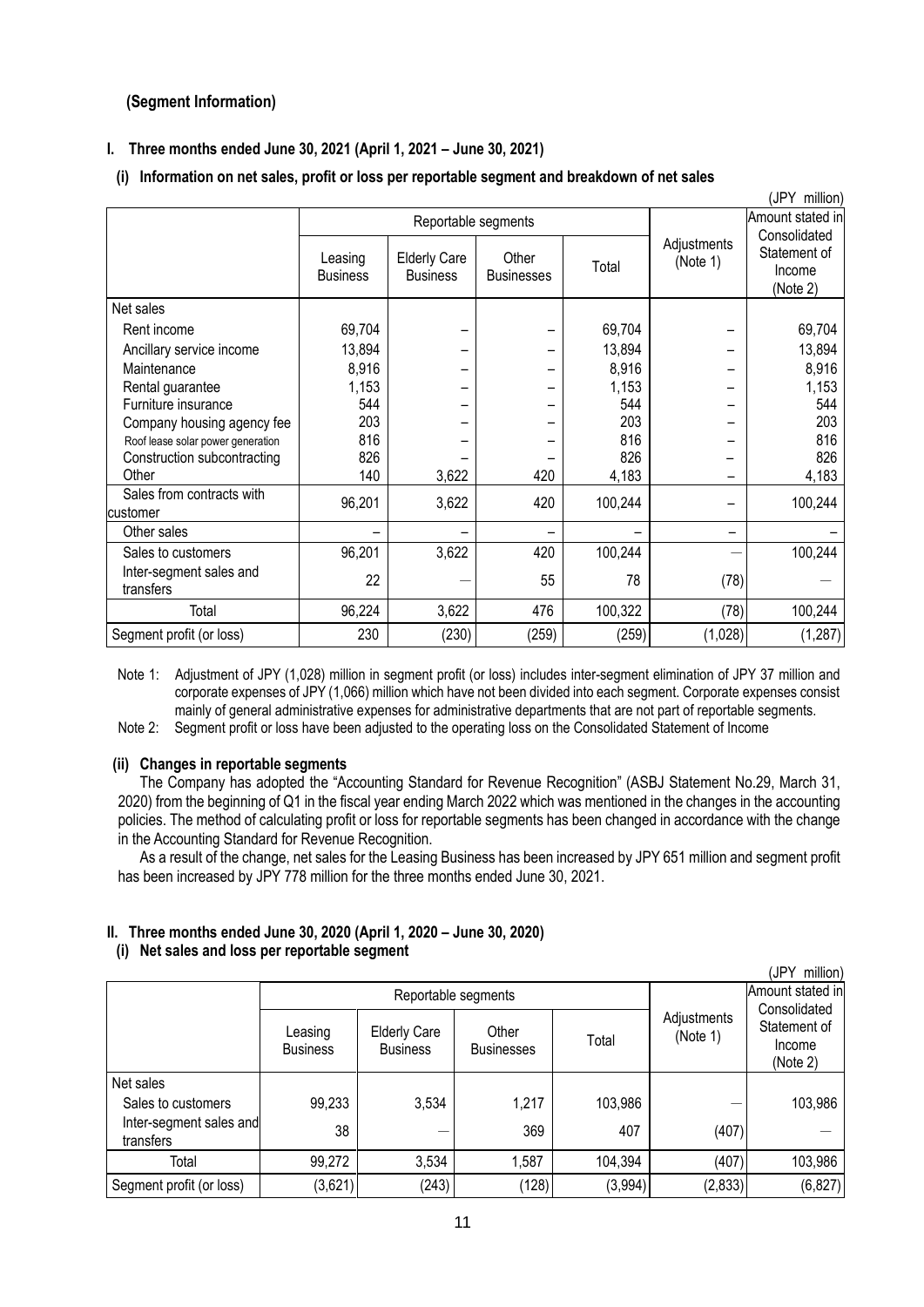- Note 1: Adjustment of JPY (2,833) million in segment profit (or loss) includes inter-segment elimination of JPY 43 million and corporate expenses of JPY (2,876) million which have not been divided into each segment. Corporate expenses consist mainly of general administrative expenses for administrative departments that are not part of reportable segments.
- Note 2: Segment loss has been adjusted to the operating loss on the Consolidated Statement of Income

#### **(ii) Changes in reportable segments**

The reportable segments have been changed from the previous four segments, "Leasing Business," "Development Business," "Elderly Care Business," and "Hotels, Resort & Other Business" to three segments, "Leasing Business," "Elderly Care Business," and "Other Businesses" from the first quarter of the fiscal year ended March 2021. The change in segments is due to the integration of (old) Development Business in the Leasing Business where the integrated part concentrates on strengthening the relationship with the current apartment owners and providing comprehensive services to their properties based on the shift of business strategies from diversification policy to profitability-oriented policy of the Leasing Business in line with the drastic business strategies reconstruction. The change in the name to Other Businesses from Hotels, Resort & Other Business reflects the Company's new policy of transferring or withdrawing from the Hotels and Resort Business.

#### **(iii) Information on impairment losses of non-current assets per reportable segment**

In the Leasing Business, the book value of properties for lease, which was determined to be sold, was reduced to the recoverable amount and the reduction was recorded as impairment loss of JPY 3,551 million in the extraordinary losses. In the Other Businesses, the book value of the hotel, which was determined to be sold, was reduced to the recoverable amount and the reduction was recorded as impairment loss of JPY 82 million in the extraordinary losses.

As the Company is unable to expect the initial profitability which it planned at the time of acquiring the shares in Enplus Inc., the balance of unamortized goodwill of JPY 107 million was recorded as impairment loss, in the extraordinary losses.

#### <span id="page-11-0"></span>**(Significant events occurring after the balance sheet date) (Reduction of common stock)**

The Ordinary General Shareholders' Meeting held on June 29, 2021 approved the reduction of common stock with the effective date of August 10, 2021.

1. Purpose of reduction of common stock

In order to ensure the flexibility and speediness of the capital policy, the Company has decided to reduce the common stock, as stated in Article 447, Paragraph 1 of the Companies Act.

- 2. Main points in reduction of common stock
	- (1) Reduced amount of common stock Reduce common stock by JPY 81,182,359,829 from JPY 81,282,359,829 to make the common stock of JPY 100,000,000.
	- (2) Method of reduction

There will be no change in the total number of outstanding shares. The entire amount of the reduction, JPY 81,182,359,829, will be transferred to other capital surplus.

## <span id="page-11-1"></span>**3. Other**

#### <span id="page-11-2"></span>**(Significant Events Relating to Going Concern Assumption)**

The Group recorded an operating loss for two consecutive years in the fiscal year ended March 2021 and a net loss attributable to shareholders of the parent as well as negative operating cash flow for three consecutive years due to construction defects such as parting walls confirmed in the properties constructed by the Company and spread of COVID-19 pandemic impact.

The three months ended June 30, 2021, saw operating loss of JPY 1,287 million and a net loss attributable to shareholders of the parent of JPY 957 million although the occupancy rates are back on track for recovery.

As a result, there are events or circumstances that raise significant doubt about the Company's ability to continue as a going concern assumption.

In order to resolve the situation, the Company raised on November 2, 2020 a total funds of JPY 57,215 million by issuance of new shares through a third-party allotment, by a loan with the stock acquisition rights, and by issuance of preferred stock by its consolidated subsidiary, Leopalace Power Corporation.

Furthermore, based on the "Notice Concerning Implementing Structural Reforms based on Strategic Review Results for Drastic Business Strategies Reconstruction" announced on June 5, 2020, the Company has been implementing various cost reviews and cost reduction measures, including the following: transferring of or withdrawing from non-core unprofitable businesses (sale and transfer of real estate and investment securities owned, transfer or liquidation of subsidiaries, and others); offering of the voluntary retirement program; reducing executive remuneration; revising personnel cost structure including revision of human resources management system; curbing operation and management costs in the Leasing Business; reducing fixed costs through abolishment and merger of leasing offices; lowering SGAE such as advertising and sales promotion; and abolishing shareholders special benefit plan.

In the three months ended June 30, 2021, the Company has carried out the efforts of improving the occupancy rates through